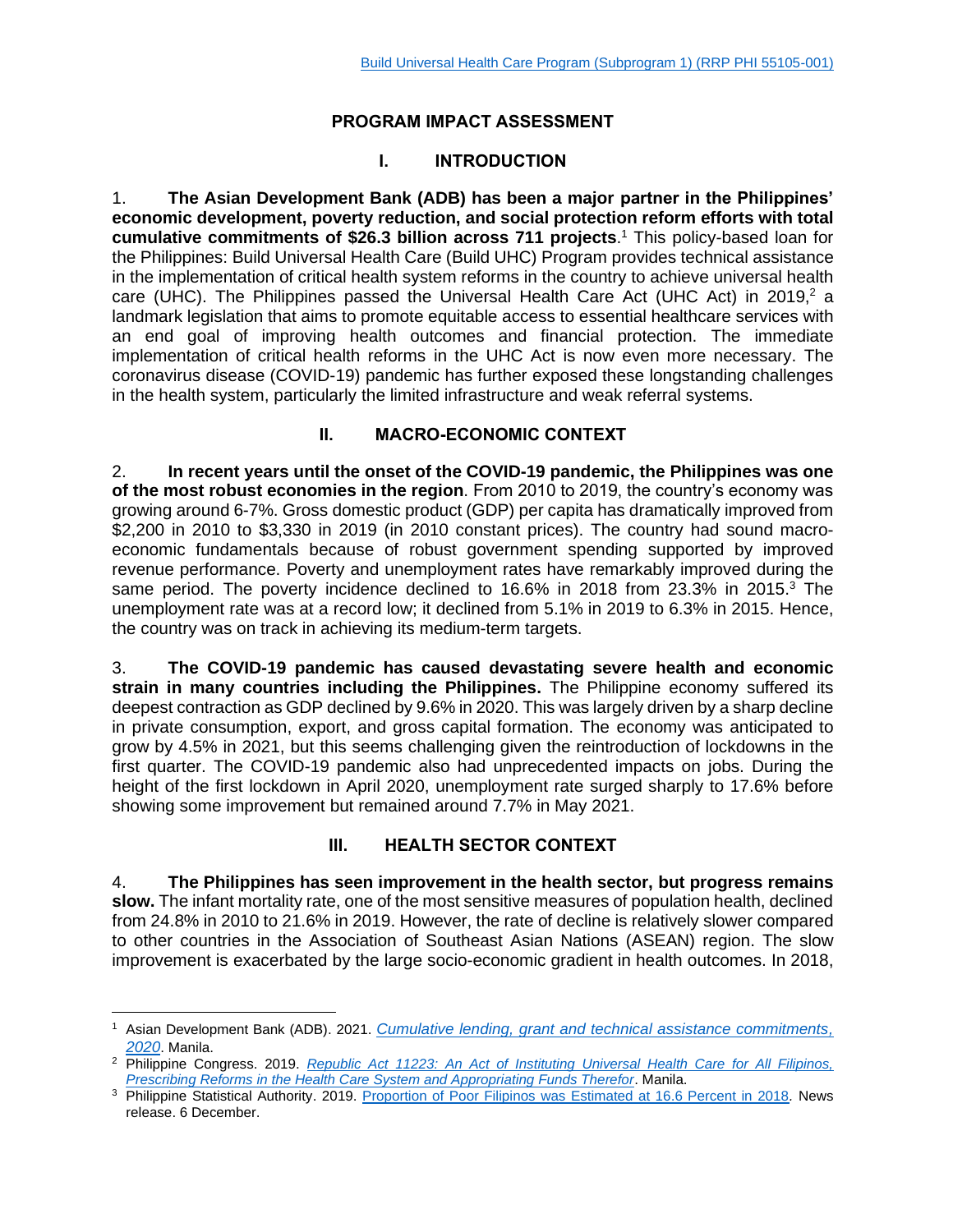the infant mortality rate among the poorest quintile is 3.5 times higher than in the richest quintile (31 vs 9 infant deaths per 1,000 livebirths).

5. **The slow improvement in health outcomes reflects longstanding challenges related to healthcare access.** According to the World Health Organization, the UHC Index score of the Philippines, a measure of access to essential healthcare services, is one of the lowest in the ASEAN region.<sup>4</sup> Viet Nam, for example, despite having lower income per capita than the Philippines, recorded a higher UHC index score.

6. **Development constraints.** Poor access to healthcare services is largely driven by three major constraints: (i) insufficient government financing and uncoordinated health purchasing; (ii) inadequate and fragmented health services; and (iii) weak health system information management and performance accountability at the national and local government levels. The outbreak of COVID-19 has further compounded these challenges and highlighted the importance of much-needed reforms to improve the quality of health services. The proposed program aims to improve health sector performance through addressing these constraints and ensure equitable access to quality health services for all Filipinos with financial protection.

7. **In 2019, the Philippines spent around** ₱**792 billion, with a 10-11% annual increase.** Of the total health spending, 47.9% are accounted for out-of-pocket expenditure (OPE), 42% for public spending (local and national government, and social insurance), and 10% for private insurance and other private sources. The high share of OPE and the low share of social insurance to health expenditures were attributed to the limited depth and breadth of the Philippine Health Insurance Corporation (PHIC) coverage. In the 2017 National Demographic and Health Survey, only 70% of Filipinos were PHIC members. The support value of PHIC, that is, the percentage covered by PHIC of the total cost incurred during a hospital stay, has hovered between 50% and 60% despite efforts to reduce private OPE and increase public spending.<sup>5</sup>

8. In recent years, the share of OPE has declined because the share of public spending has increased. While public spending has picked up in recent years because of health and fiscal reforms (e.g., sin tax law), it remains relatively low. The Philippine government spent around \$50 per capita (or 1.5% of GDP) on health. Countries with robust UHC programs such as Thailand and Malaysia spend around \$100 per capita. Public spending is critical in achieving UHC. In countries that have successfully implemented UHC (e.g., Thailand), public expenditures account for 80% to 90% of total health expenditures. The high level of OPE suggests that financial factors remain a major barrier to healthcare access. Every year, about 1.5 million Filipinos are pushed into poverty because of catastrophic OPE. <sup>6</sup> The low share of the Philippine Health Insurance Corporation (PHIC) together with fragmented sources of public spending weakened the purchasing power of PHIC leading to systemic inefficiencies. Also, fragmented sources of financing induce inequity. For a given level of revenues, a fragmented health system can redistribute less than it could if funds were managed in a larger source of financing pool. Hence, the system can obtain less financial protection and less equity in health spending than would be possible within the scope of the health system's overall resource envelope.

<sup>4</sup> World Health Organization (WHO). 2020. *UHC index of service coverage [\(SCI\) \(Universal health coverage\)](https://apps.who.int/gho/data/node.imr.UHC_INDEX_REPORTED?lang=en)*. Geneva.

<sup>5</sup> K. Obermann, M. Jowett, and S. Kwon. 2018. The role of national health insurance for achieving UHC in the Philippines: a mixed methods analysis. *Global Health Action*. 11(1). doi: 10.1080/16549716.2018.1483638

<sup>&</sup>lt;sup>6</sup> C. Bredenkamp and L. Buisman. 2016. Financial protection from health spending in the Philippines: policies and [progress](https://academic.oup.com/heapol/article/31/7/919/1750658)*. Health Policy and Planning: the journal on health policy and systems research*. 31(7). pp. 919-927.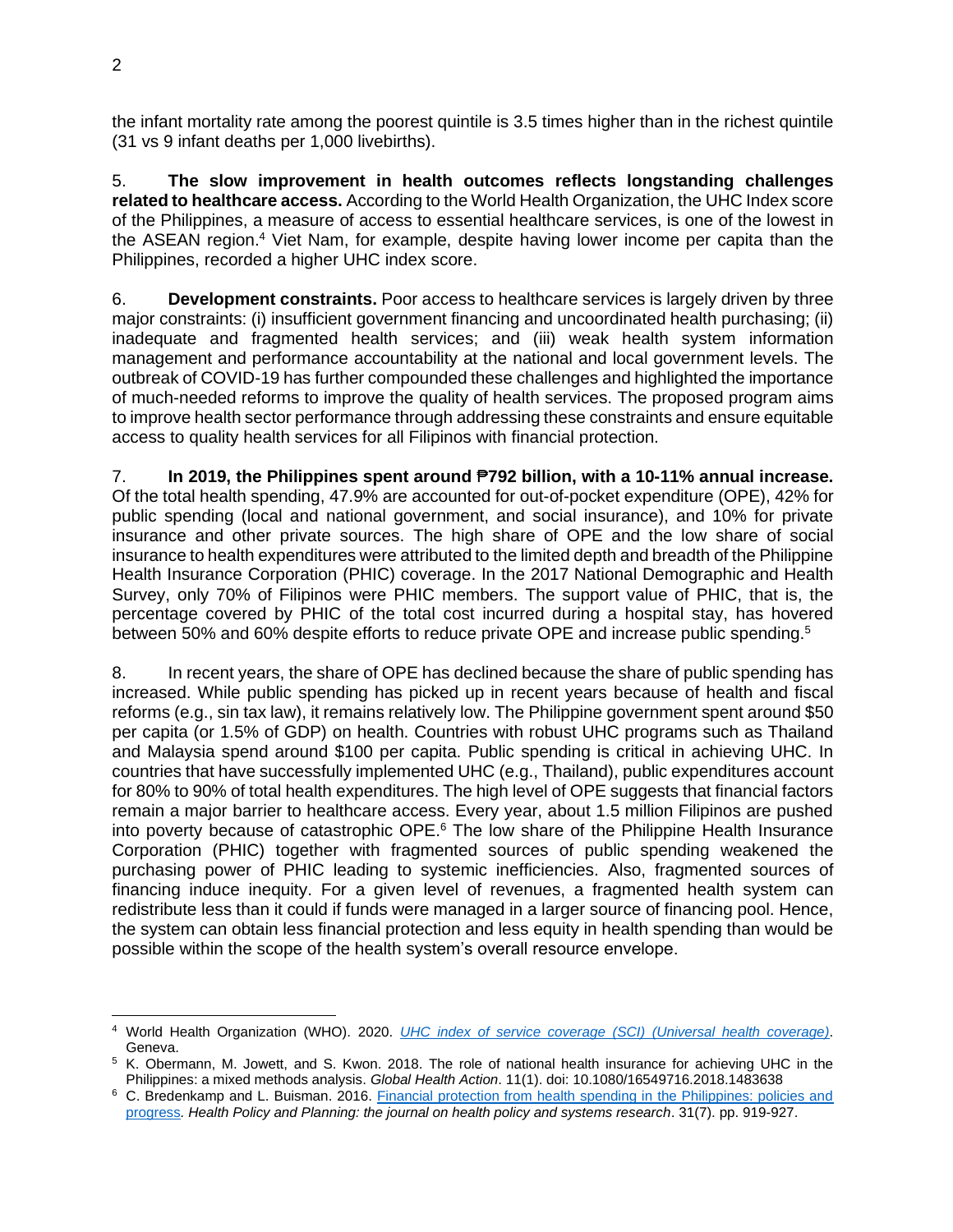| $\frac{1}{6}$                   |      |      |      |      |      |      |
|---------------------------------|------|------|------|------|------|------|
| <b>Financing Scheme</b>         | 2014 | 2015 | 2016 | 2017 | 2018 | 2019 |
| Public spending <sup>a</sup>    | 36   | 40   | 40   | 40   | 39   | 42   |
| Private Insurance               |      |      | 9    | 10   | 10   | 10   |
| Household out-of-pocket payment | 52   | 51   | 51   | 50   | 51   | 48   |
| Total                           | 100  | 100  | 100  | 100  | 100  | 100  |

## **Table 1: Share of Financing Sources, Philippines**

a Public spending is the sum of local, national government, and social insurance. Sources: Philippine National Health Accounts, Philippine Statistical Authority.

9. **Health expenditure remains to be directed towards hospitals.** Countries have adopted primary care integrated healthcare systems as critical elements of UHC reform. In 2019, hospitals account for about 42% of the country's healthcare spending. Primary care accounted for a small share (4%). The Philippines spent \$12 per capita on primary care, relatively small compared to other ASEAN countries.<sup>7</sup>

10. **In addition to health financing challenges, issues on service delivery (e.g., scarcity and maldistribution of health facilities and human resources) hinder equitable and efficient provision of healthcare services**. About 50% of the Philippine population do not have access to rural health units or hospitals within 30 minutes. In 2018, there were only 1,200 licensed hospitals in the country. The current bed to population ratio (1.2 bed per 1,000 population) is comparable to the poorest countries in the world. <sup>8</sup> Health services are delivered in a decentralized system, the municipalities (n=1,400) and provinces<sup>9</sup> (n=115) are expected to provide health services. They deliver and finance primary healthcare services through primary care facilities that is*,* rural health units (RHUs) and barangay health stations (BHSs). While provinces operate community and provincial hospitals, the national government sets standards and provides grants and subsidies to local governments. In parallel with the public system, the private sector operates clinics and hospitals. This fragmented health governance structure between province and municipality and the lack of integration and/or coordination between public and private lead to inefficiencies.

11. **The adoption of eHealth solutions remains limited.** Only one-third of RHUs use electronic medical records. A majority of RHU and/or health centers remain non-compliant with electronic medical records requirements of PHIC. The lack of integrated health information systems in health facilities exacerbates inefficiency in the delivery of healthcare services and impedes evidence-based decision making.

#### **IV. RATIONALE OF THE REFORMS**

12. **The UHC Act of 2019 addresses health system challenges** (paras. 4-11)**.** Based on 2017 National Demographic Health Survey (NDHS), only 70% of Filipinos have PHIC membership. In the UHC Act, all Filipino citizens are automatically enrolled in PHIC (100%). For the government to sustain the expansion of health services, it must mobilize and generate resources through tax reforms. Other critical health financing reforms include provider payments reforms in PHIC (i.e., the shift from case payments to diagnosis-related groups (DRGs) for paying inpatient care services and capitation payment for outpatient care), and consolidation of different public financing sources (i.e., pooling). These provisions aim to improve the strategic purchasing

 $^7$  Estimates were cited at the Philippine Health Facility Development Plan 2020–2040. Government of the Philippines, DOH. 2020. *[Philippine Health Facility Development Plan, 2020–2040](https://doh.gov.ph/sites/default/files/basic-page/DOH_PHILIPPINE%20HEALTH%20FACILITY%20DEVELOPMENT%20PLAN%202020_2040.pdf)*. Manila.

<sup>&</sup>lt;sup>8</sup> The average bed to population ratio in Sub-Saharan Africa is 1.2 per 1,000. In upper income countries, the average is 4.

<sup>&</sup>lt;sup>9</sup> Includes highly-urbanized cities.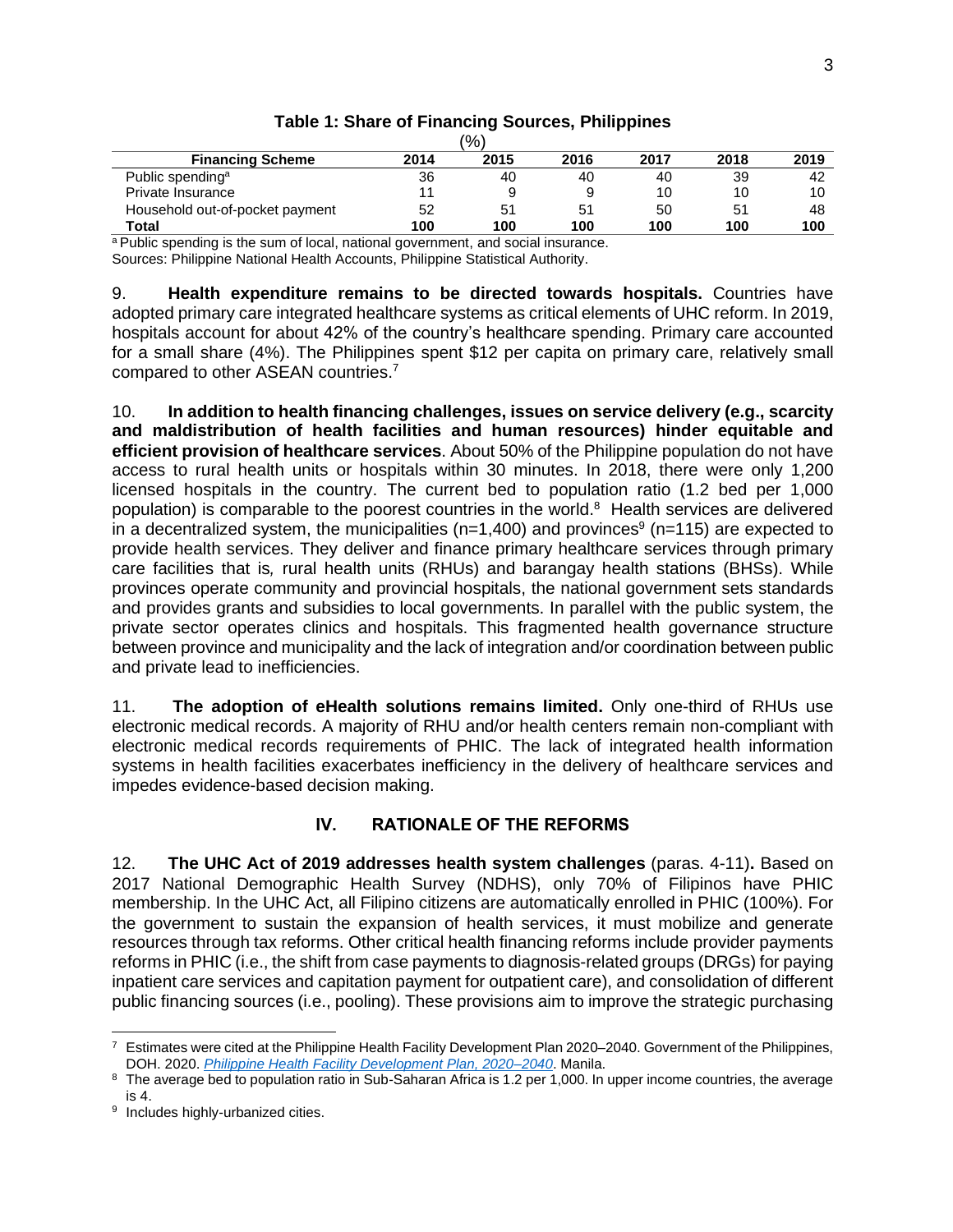power of PHIC and instill optimal behavior among health providers. Combining different sources of financing rather than keeping them in separate funds has been emphasized by international organizations such as the World Bank and the World Health Organization (WHO).<sup>10</sup>

13. In addition to health financing, sustained capital investments are needed to reduce the huge gap in health infrastructure (e.g., BHSs, RHUs, and hospitals) and health human resources as envisioned in the 2020–2040 Philippine Health Facility Development Plan (PHFDP) and Health Human Resource Masterplan. The PHFDP is anchored on the broad health service delivery reform in the UHC Act, which includes the creation of primary care oriented and integrated care through province- or city-wide health care provider networks (HCPN). Municipalities within provinces must coordinate and integrate to form an HPCN. Public and private health facilities are integrated in the network providing coordinated healthcare services. The integration of care across level and ownership entails coordination of both clinical and nonclinical (e.g., interoperability of electronic medical records) functions of health facilities within HPCN, which only happens if abovementioned financing incentives and reforms are in place.

## **V. PROGRAM POLICY REFORMS**

14. **The reforms are comprehensive and system-wide.** The program identifies three reform areas: (i) sustainable financing and strategic purchasing for UHC; (ii) integrated delivery of quality health services; and (iii) information management and performance accountability for UHC. These three reforms complement each other in achieving the country's overall health system goal; they do not function in silos. Without sufficient and sustainable public financing (reform area 1), it is challenging to achieve an integrated healthcare system (reform area 2). An important prerequisite of an integrated care is administrative and technical integration among healthcare facilities, that is, interoperability of health information and data (reform area 3).<sup>11</sup>

15. **Reform area 1: Sustainable financing and strategic purchasing for UHC.** This reform area ensures universal health care, higher fiscal space or financing for health, and a more strategic purchasing of healthcare services. Ensuring universal coverage is achieved by increasing PHIC coverage especially among vulnerable population and expanding health insurance benefits, particularly primary care. However, expansion of universal coverage requires more government resources. This can be achieved by mobilizing more domestic resources through earmarking of excise taxes from tobacco, alcohol, and sugar-sweetened beverage. This reform area includes strategic purchasing of health services by pooling different health financing sources into a single fund through the creation of a special health fund at the province- and citywide health systems,<sup>12</sup> which will pool local financing for UHC into a single fund to increase purchasing power and reduce inefficiencies.

16. **Reform area 2: Integrated delivery of quality health services.** This reform area focuses on supply-side. It ensures that there is adequate number health human resources and resilient health facilities. These could be achieved by expanding and implementing the Doctor Para sa Bayan Law and expanding and upgrading health facilities under the updated PHFDP. In

<sup>&</sup>lt;sup>10</sup> P. Smith and S. Witter. 2004. Risk Pooling in Health Care Financing: The Implications for Health System [Performance.](https://openknowledge.worldbank.org/handle/10986/13651) Health, Nutrition and Population (HNP) discussion paper, Open Knowledge Repository. World Bank, Washington DC; and WHO. 2000. *[The world health report 2000: health systems: improving performance](https://www.who.int/whr/2000/en/whr00_en.pdf)*. Geneva.

<sup>11</sup> See UHC Act Implementing Rules and Regulation which identifies different integration of financing, administrative and technical aspects of the health service delivery.

<sup>&</sup>lt;sup>12</sup> Province- and city-wide health systems are collectively an integrated health system comprising provinces, component cities, and municipalities with technical supervision by the provincial health board (for provinces), and by city health boards (for city-wide health systems).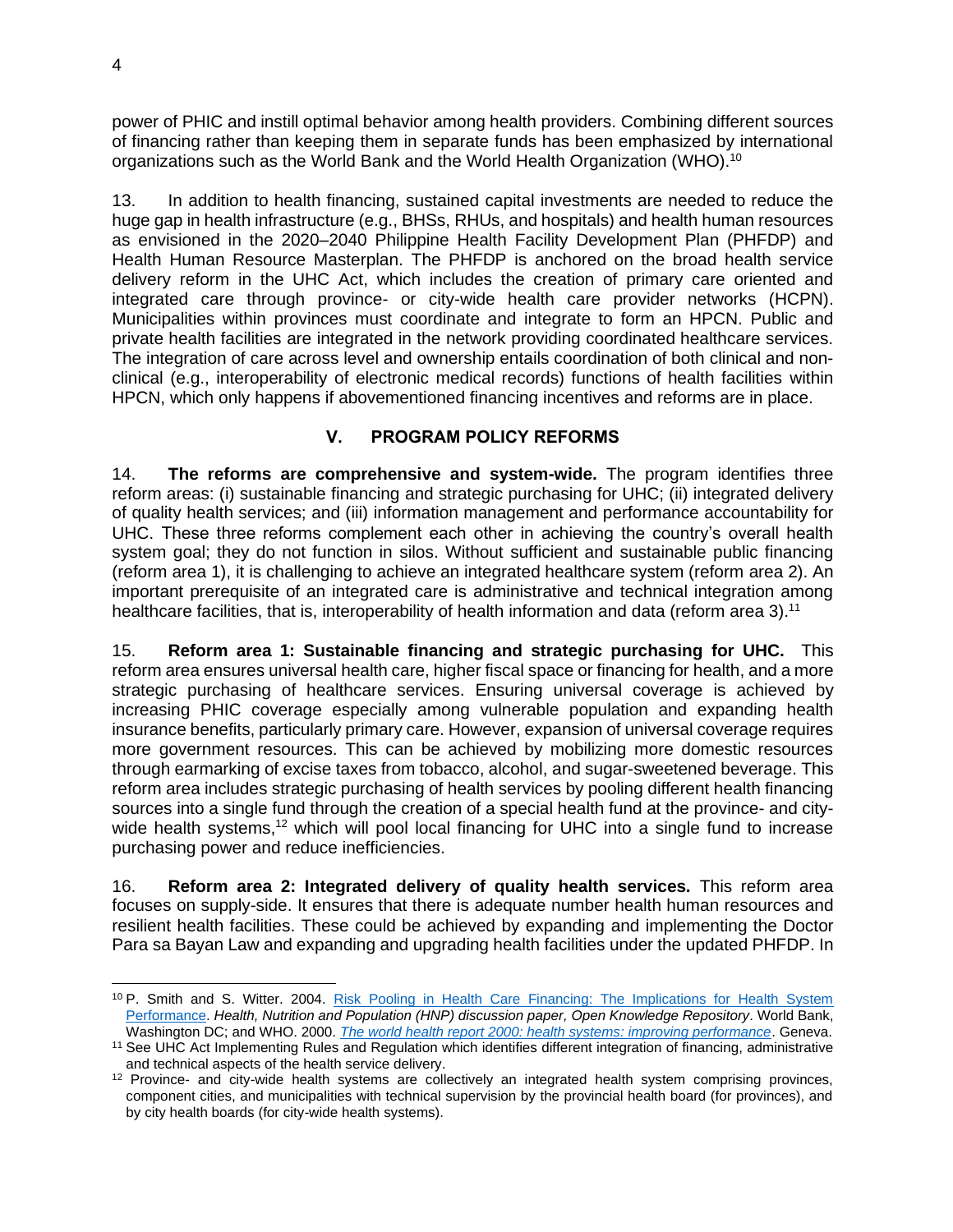addition, the reform area is complemented by adoption of telemedicine, improvement of licensing rules and regulation in health facilities, improvement in the quality and capacity of health workers in implementing primary care, and adoption of health promotion strategic framework.

17. **Reform area 3: Information management and performance accountability for UHC.**  This reform area focuses on improving the decision-making process and accountability in the healthcare sector through data. This includes expansion of electronic claims in PHIC and use of electronic medical records. Several governance reforms are also included under this reform area.

18. **The DOH's Medium Term Expenditure Framework estimated the resource requirements in implementing UHC.** The DOH's has three cost scenarios depending on the institutional arrangement and the extent of UHC roll-out. On average, the estimated requirement to implement UHC is around  $\overline{P}370$  billion (or \$7.4 billion) for 2021. The total medium-term (2021-2023) requirement is around ₱1,276 billion (\$25 billion). Unfortunately, the 2021 budget only provided \$3.95 billion for UHC financing. For the 2022 budget, \$5.5 billion is being requested for UHC and although this is smaller than \$7.4 billion, it will be around 40% higher than 2021 if this budget request is approved and enacted.

# **VI. TRANSMISSION CHANNELS**

19. **The program encompasses multiple reforms. Hence, it is challenging to predict the impact of these broad-based reforms ex-ante because they are highly interlinked**. These reforms are complementary and do not work in silos. To describe the impact these reforms, the health system framework from WHO was used (see Figure 1).

20. **The goal of any health system is to improve health outcome and well-being** (e.g., improve infant mortality). This could be achieved through the UHC goal, that is*,* improve universal coverage and access to basic and essential healthcare services, improve financial protection, and improve the quality of healthcare services. To achieve the UHC goal, it is critical to achieve intermediate goals, which are improving equity, efficiency, and transparency and/or accountability. These intermediate goals can be achieved through reforms in financing arrangements, service delivery arrangements, governance, and health information systems.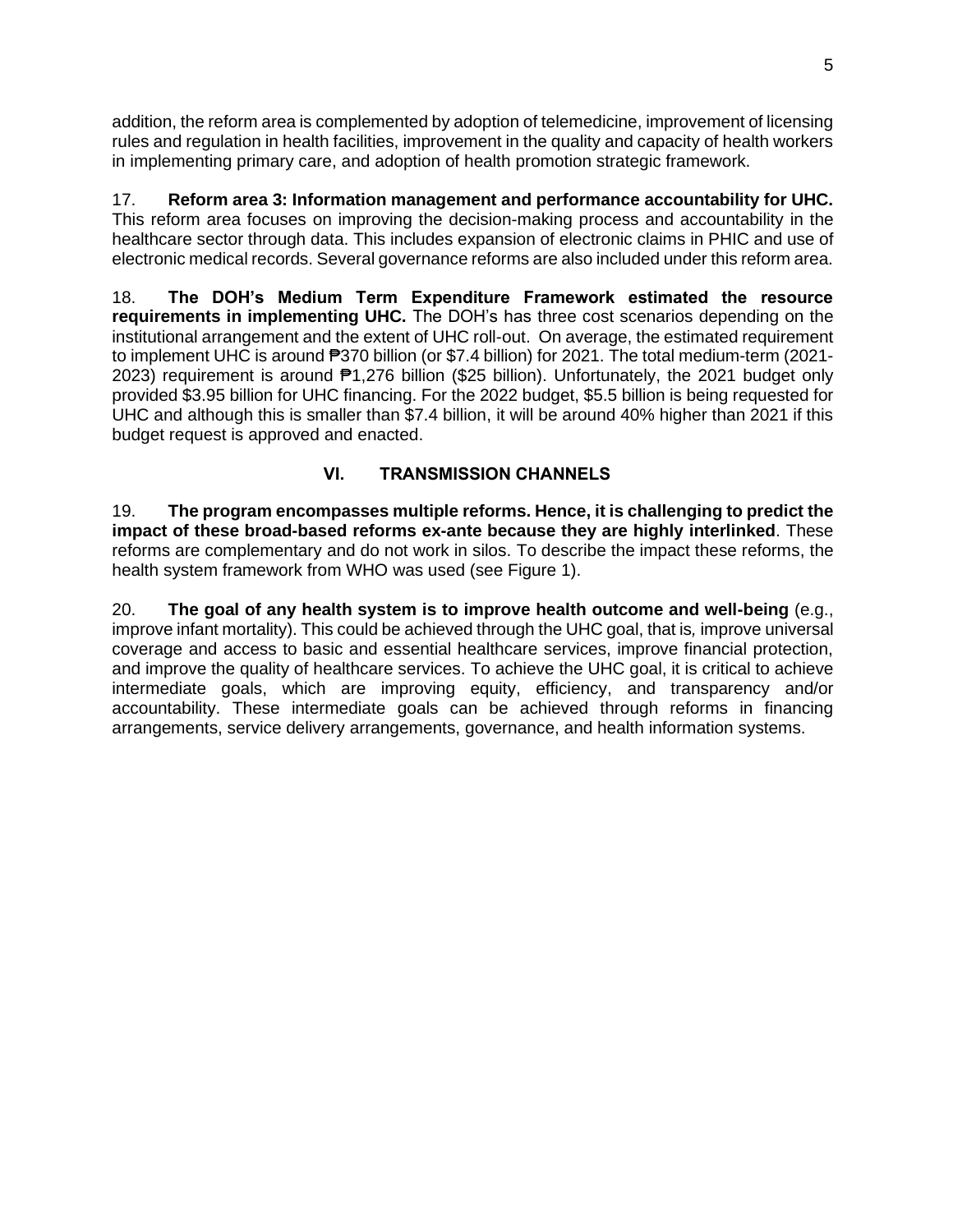

**Figure 1: Health Financing Policy Framework**

UHC = universal health care.

Source: World Health Organization.

21. The activities in the program were classified under each arrangement (Table 2).

| <b>Health financing arrangements</b>              | <b>Activities</b>                                                                                                                                                                                                     |
|---------------------------------------------------|-----------------------------------------------------------------------------------------------------------------------------------------------------------------------------------------------------------------------|
| Pooling                                           | Consolidate public sources of financing for health;<br>create special health funds                                                                                                                                    |
| Benefit expansion                                 | Expand primary care package (Konsulta) and<br>population coverage, and services to cover<br>diagnostic tests for women such as breast,<br>cervical, and ovarian cancer screening and<br>maternity care and deliveries |
| Purchasing                                        | Adopt provider payment reforms (i.e., shift to<br>DRG and global budgets)                                                                                                                                             |
| Revenue raising                                   | Earmark and mobilize domestic revenues                                                                                                                                                                                |
| <b>Health service delivery arrangements</b>       |                                                                                                                                                                                                                       |
| Primary care orientation                          | Expand capital investments in primary care<br>facilities (i.e., PHFDP); primary care workforce;<br>and health promotion strategies                                                                                    |
| Integrated care                                   | Create the Health Care Provider Network                                                                                                                                                                               |
| Health workforce                                  | Expand the supply of health workers with the<br>Doktor Para sa Bayan Law                                                                                                                                              |
| Health information and governance<br>arrangements |                                                                                                                                                                                                                       |
| Interoperable national health information system  | Facilitate eHealth system in health facilities                                                                                                                                                                        |

DRG = diagnosis-related groups, PHFDP = Philippine Health Facility Development Plan.

Source: Asian Development Bank.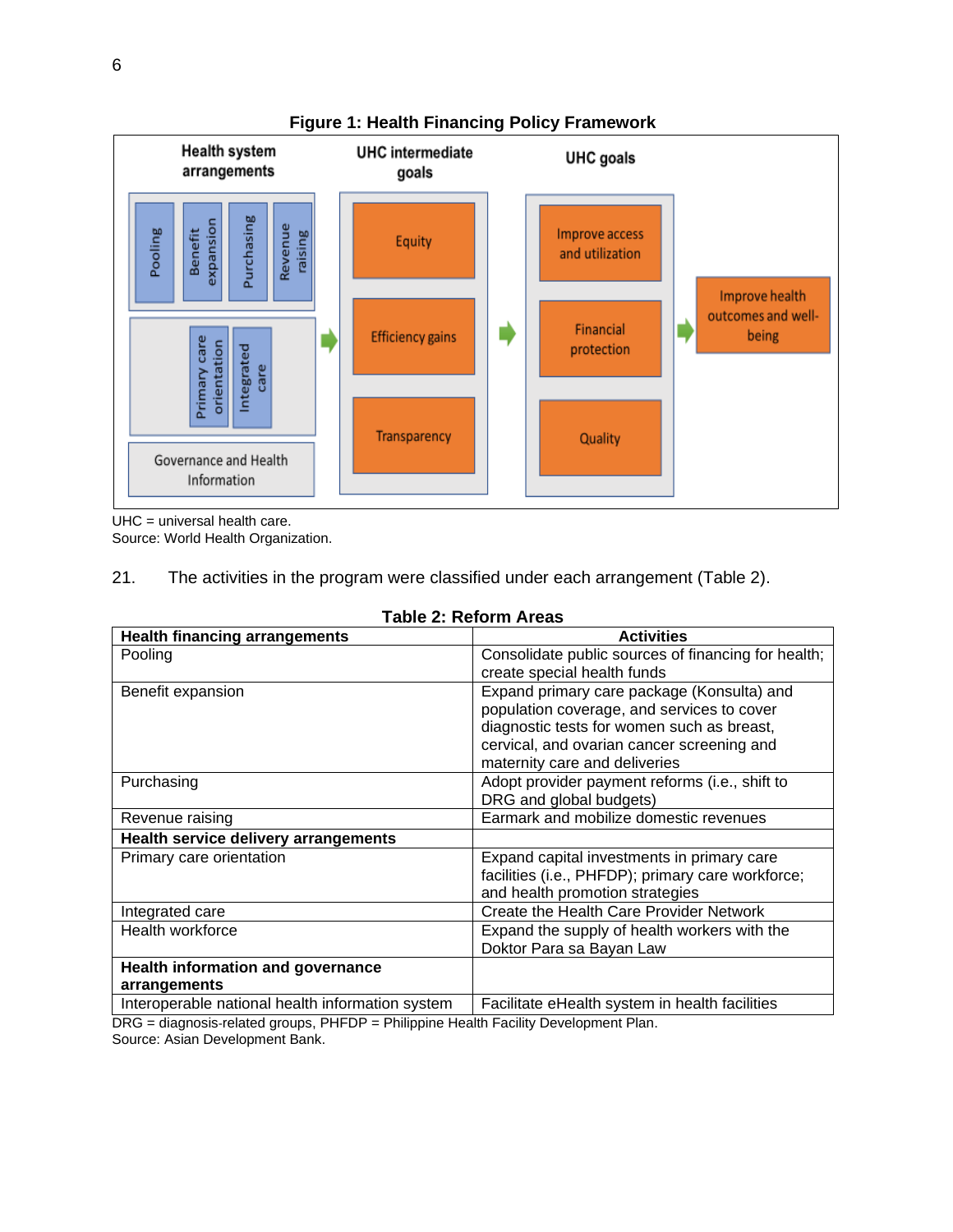22. **Health financing reforms include these functions: pooling, benefit expansion, purchasing, and revenue raising.** 

- (i) **The purpose of pooling is to spread financial risk across the population so that no individual carries the full burden of paying for health care**. When pooling is fragmented, this sets a limit on the redistribution and on spreading financial risk, which cause health system inefficiency and inequity. Also, fragmented health financing sources will disincentivize strategic purchasing of PHIC to occur. The efficiency gains of integrating the different sources of financing leverages the purchasing power of PHIC to negotiate for competitive prices and volume.
- (ii) **The expansion of health insurance coverage and benefit package (e.g., outpatient benefit/primary care package) will increase the demand for healthcare services and decrease OPE especially among the poor**. Health insurance facilitates access to health care that otherwise would not be affordable. It allows for the initiation of care that otherwise would not take place at all. However, health insurance expansion especially among vulnerable population (e.g., poor, women, children) must be complemented with supply-side reforms (e. g., health infrastructures, health workforce) otherwise health facilities cannot cope up the growing demand for healthcare. Healthcare is generally inelastic. Most estimates of price elasticity of demand for healthcare services are about -0.2. However, there is a growing literature in low and middle-income countries that the poor are more elastic and more responsive to price.<sup>13</sup> Hence, we expect that the reduction in price of healthcare through health insurance expansion will lead to higher demand and use of healthcare services among the poor.
- (iii) **Purchasing refers to the allocation of funds to public and private health care providers for the services they render.** Adoption of strategic purchasing means to align funding and incentives with desired outcomes. Under the reform area, this includes provider payment reforms, (e.g., shift to global budget and DRGs). DRG as a hospital payment has been widely adopted internationally with the explicit objective of improving efficiency. Hospitals are incentivized to increase activity and minimized costs therefore improve efficiency. <sup>14</sup> Also, it could be designed for healthcare provider to deliver health services more efficiently and equitably.
- (iv) **Domestic resource mobilization is critical in ensuring health programs are sustainably financed**. Reprioritizing national and local government budgets towards health and identifying new sources of health financing (e.g., earmarking of new sin tax revenues) are common examples of resource mobilization. The introduction of new tax measures towards unhealthy products (e.g., tobacco, sugar drinks) does not only increase revenues for health, but also improve population health of vulnerable population.

#### 23. **Health service delivery reforms include the adoption of integrated and primary care.**

<sup>&</sup>lt;sup>13</sup> D. Qian et al. 2009. [Determinants of Health Care Demand in Poor, Rural China: The Case of Gansu Province.](https://pubmed.ncbi.nlm.nih.gov/19429698/) *Health policy plan*. 24 (5). 324-34. 10.1093/heapol/czp016.

<sup>14</sup> C. Bradenkamp et al. 2020. *[Transition to Diagnosis-Related Group \(DRG\) Payments for Health: Lessons from Case](https://openknowledge.worldbank.org/bitstream/handle/10986/33034/9781464815218.pdf?sequence=2&isAllowed=y)  [Studies.](https://openknowledge.worldbank.org/bitstream/handle/10986/33034/9781464815218.pdf?sequence=2&isAllowed=y)* World Bank: Washington DC.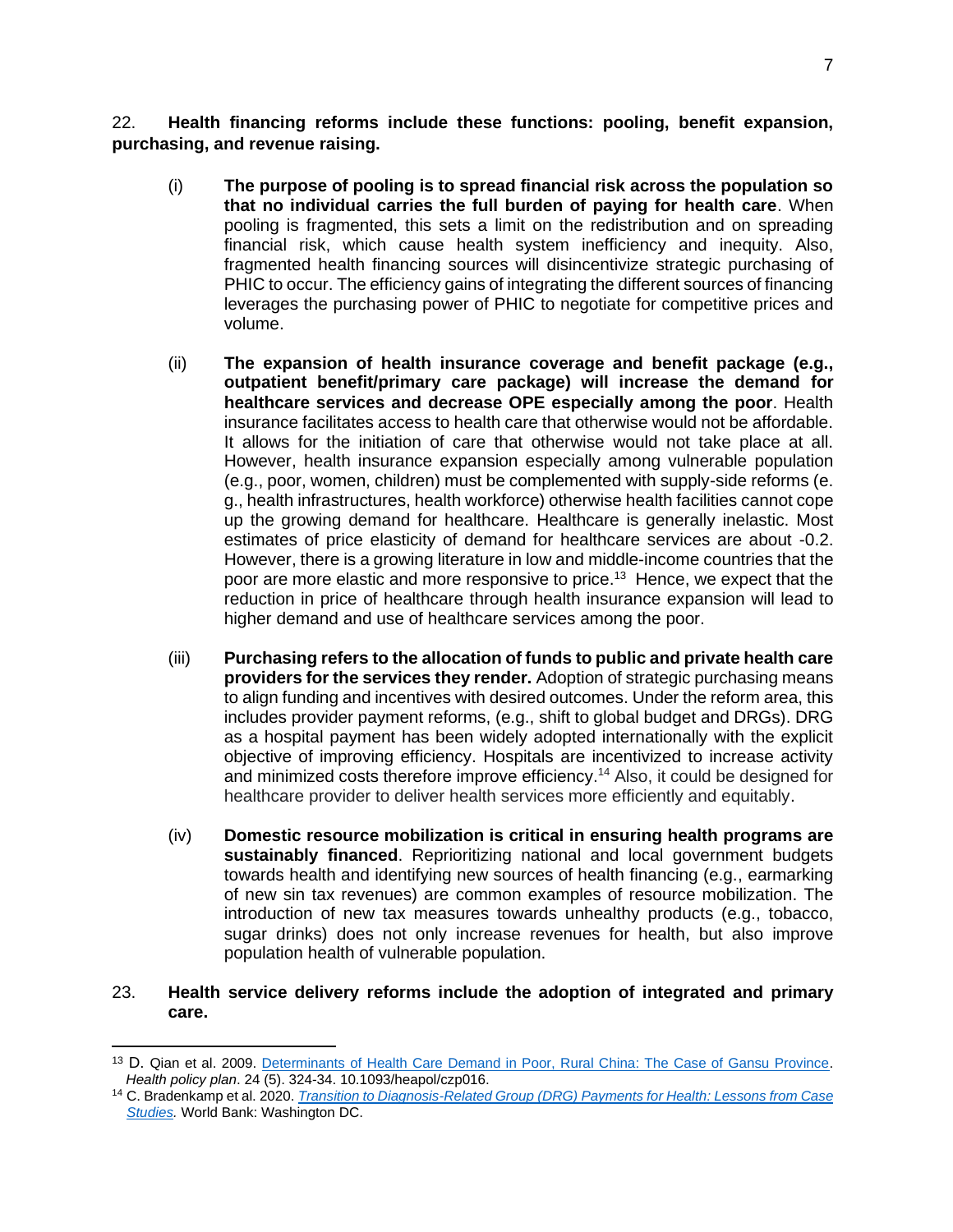**(i) The integration of care enhances gatekeeping and referral system among health facilities and reduced unnecessary hospital admissions.** Gatekeeping system is an effective means for the coordination of healthcare services because it guides patients to the most appropriate providers serving as the entry point to the health care system; duplication of functions among healthcare facilities is also reduced. Gatekeeping prevents unnecessary and costly visits to specialists or hospitals. However, these could only happen if their robust primary care with strong health promotion component and well-integrated health information system or electronic medical records in health facilities.

#### **VII. PROGRAM BENEFITS**

24. While reform programs can yield enormous benefits, the assessment was limited only to the following outcomes as guided by the framework: (i) improvement on access to essential healthcare services, (ii) reduction of OPE (financial protection), and (iii) reduction of health spending because of cost-saving and greater health system efficiency. The analysis follows the approach recommended for policy-based loans<sup>15</sup> by ADB. An effective health system reform should accompany health insurance expansion with other programs such as higher capital health infrastructure investments, improved health service delivery (e.g., integration of care), and improved health human resource capacity and health governance. However, given the complexity of estimating their joint effects on the aforementioned outcomes (e.g., reduction in OPE and improved healthcare access), the estimable impact of the program was only through health insurance expansion. Hence, the estimated impact could be at the lower end and could be higher if we include supply-side and governance reforms.

25. **Improvement in access to essential healthcare services.** There is overwhelming empirical evidence on the impact of health insurance expansion on healthcare access. The World Bank has a systematic review of evidence on the impact of UHC on access to basic healthcare services.<sup>16</sup> The expansion of PHIC's breadth (population coverage) and depth (more inpatient and primary care/outpatient benefits) will remove financial barriers and increase demand for healthcare services in both public and private facilities. As an illustrative example, the impact of expansion of PHIC on primary care benefits on the use of outpatient care services and the impact of PHIC coverage on skilled birth attendant (SBA) were assessed. The expansion of health insurance is expected to have a broad-based impact on different types of health services not only limited to these two indicators.

(i) **Expansion of existing PHIC primary care benefits will increase outpatient visits.** Currently, only 2.4% of PHIC members who need care are likely to use PHIC to finance their outpatient services.<sup>17</sup> The low effective coverage for primary care services is expected despite 70% of the population being PHIC members. This is because of the limited depth of the PHIC primary care package as it only covers a few number conditions and services including specialized diagnostics and services). If PHIC claims are examined, less than 1% account for primary care package. The primary care package is only limited to government facilities and does not include private primary care facilities. Note that almost 50% of

<sup>15</sup> ADB. 2020. *Guidance Note for the Economic Assessment of Policy-Based Lending*. Manila.

<sup>16</sup> World Bank. 2013. *[The Impact of Universal Coverage Schemes in the Developing World: A Review of the Existing](https://openknowledge.worldbank.org/bitstream/handle/10986/13302/75326.pdf?sequence=1&isAllowed=y)  [Evidence](https://openknowledge.worldbank.org/bitstream/handle/10986/13302/75326.pdf?sequence=1&isAllowed=y)*. World Bank: Washington DC.

<sup>&</sup>lt;sup>17</sup> According to National Demographic and Health Survey 2017, only 2.4% of those who availed outpatient services in the last 30 days used PHIC to finance their visit.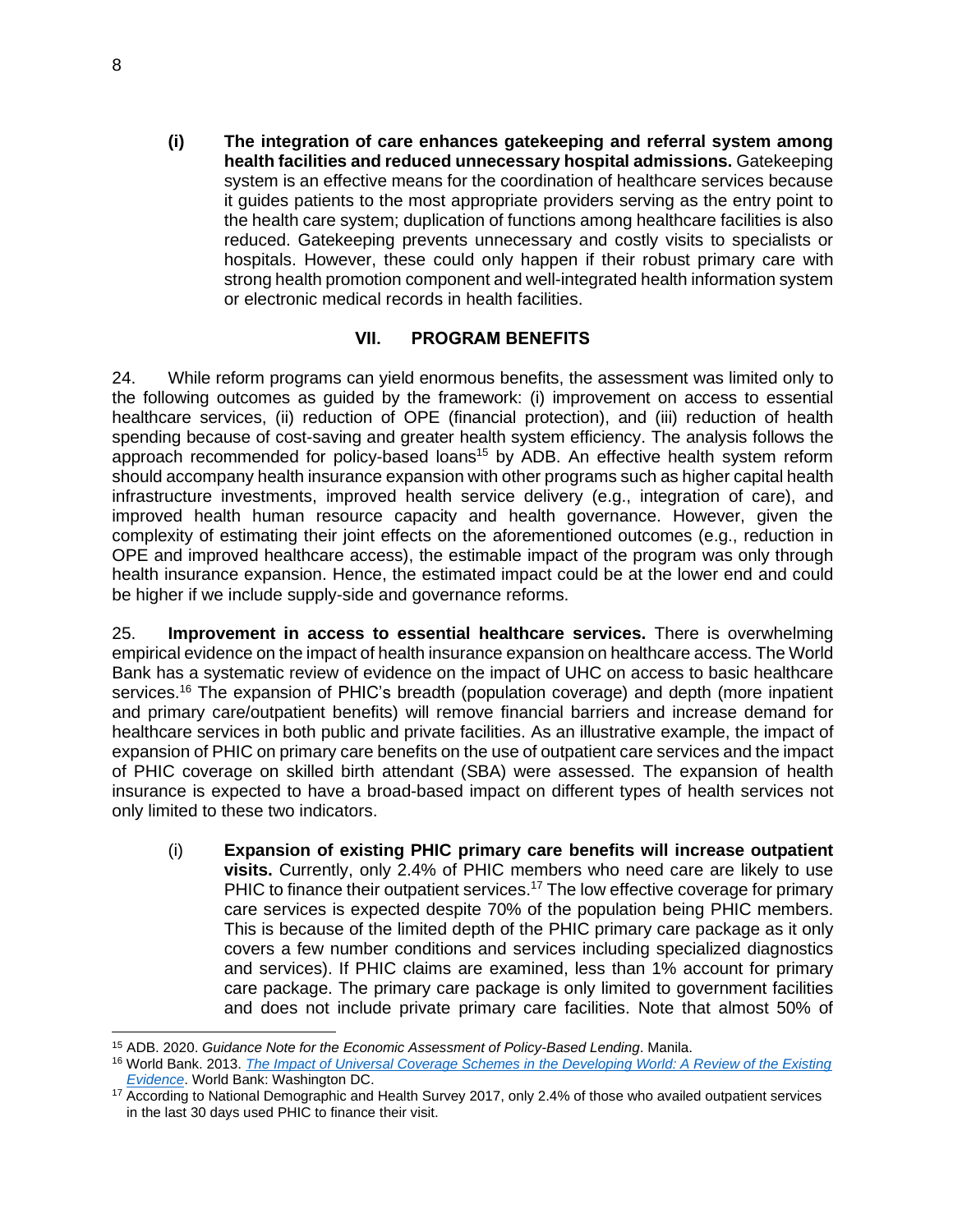outpatient visits are typically sought in private facilities.<sup>18</sup>

(ii) If we hypothetically increase the effective coverage to 25%, 50%, and 100%, what is the expected increase health-seeking behavior among those who have existing conditions (e.g., non-communicable diseases and infectious diseases)? Here, the increase in effective coverage means that PHIC members who need care could now use PHIC to finance their outpatient visits. The expansion means PHIC will offer the primary care package to existing private and government facilities. With these assumptions, ADB estimates that the percentage of the population who need care are more likely to seek care—from 28% to as high as 37%. Arguably, this increase could be conservative because supply-side reforms (e.g., building more primary care facilities) are not included in the analysis.



**Figure 2: Potential Impact of PHIC Primary Care Expansion of Probable Outpatient Visits<sup>a</sup>**

PHIC = Philippine Health Insurance Corporation.

<sup>a</sup> The outcome variable is the probability of those who need care (or those who are ill) to visit primary care facility (both public and private) in the last 30 days. Source: Asian Development Bank.

|          | <b>Estimated</b> | <b>Effective</b><br><b>PHIC</b> | <b>Assumed effective</b> |     |      | <b>Potential impact fraction (effective</b><br>coverage of primary care in PHIC) |        |        |
|----------|------------------|---------------------------------|--------------------------|-----|------|----------------------------------------------------------------------------------|--------|--------|
|          | odds ratio       | membership<br>(primary<br>care) | membership               |     | 25%  | 50%                                                                              | 100%   |        |
| All      | 0.66             | 2.4%                            | 25%                      | 50% | 100% | 4.50%                                                                            | 9.30%  | 19.10% |
| Poor     | 0.66             | 2.9%                            | 25%                      | 50% | 100% | 4.90%                                                                            | 10.30% | 20.90% |
| Non-poor | 0.66             | 3.5%                            | 25%                      | 50% | 100% | 4.00%                                                                            | 8.50%  | 17.60% |

**Table 3: Parameters Used in the Projection of Impact**

PHIC = Philippine Health Insurance Corporation.

Source: The odds ratio used is derived from a study in the United States examining the impact of health insurance expansion on the use of primary care services. M. Carlson, J. DeVoe, and B. Wright. 2006. [Short-](https://www.ncbi.nlm.nih.gov/pmc/articles/PMC1578659/)[Term Impacts of Coverage Loss in a Medicaid Population: Early Results From a Prospective Cohort Study](https://www.ncbi.nlm.nih.gov/pmc/articles/PMC1578659/)  [of the Oregon Health Plan.](https://www.ncbi.nlm.nih.gov/pmc/articles/PMC1578659/) *Animals of Family Medicine*. 4(5). pp. 391-398.

<sup>18</sup> V. Ulep et al. 2020. [Primary Health Care for Noncommunicable Diseases in the Philippines](https://pidswebs.pids.gov.ph/CDN/PUBLICATIONS/pidsdps2039.pdf). *PIDS Discussion Paper Series No. 2020-39*. Quezon City: PIDS.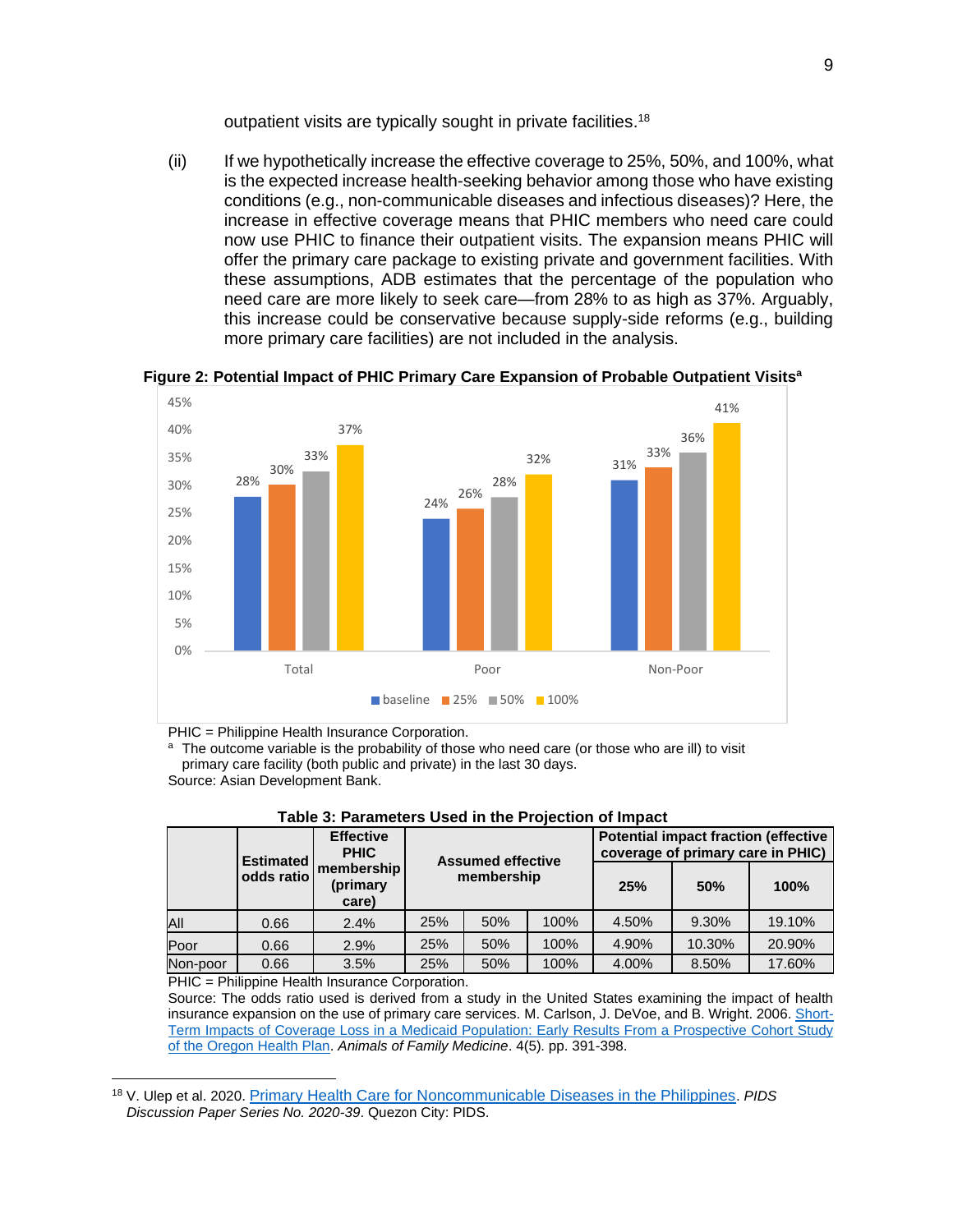(iii) **Expanding PHIC coverage will increase deliveries by SBAs. Around 1.5 million births are recorded every year.**19 Currently, 84% of children are delivered by SBAs such as physicians, nurses, and midwives. The rest are delivered by traditional birth attendants. Expanding the current PHIC coverage from 71% to 90 to 100% will increase deliveries by SBAs from 83% to 88% with larger impact among the poor. Under the UHC Act, the government aims to cover the entire population with PHIC through premium subsidy for those who cannot afford. As empirical evidence has shown in other countries, the magnitude of impact of health insurance expansion on utilization is higher when health infrastructure is widely available. Therefore, the impact of health insurance expansion on SBA deliveries could be significantly larger if coupled with supplyside reforms.



**Figure 3: Potential Impact of PHIC Coverage Expansion on Skilled Birth Attendant** 

PHIC = Philippine Health Insurance Corporation. Source: Asian Development Bank

|          | <b>Estimated</b> | <b>Effective</b> | <b>Assumed effective</b> |     | <b>Potential impact fraction</b><br>(PHIC Coverage) |      |      |                    |
|----------|------------------|------------------|--------------------------|-----|-----------------------------------------------------|------|------|--------------------|
|          | odds ratio       | <b>PHIC</b>      | membership               |     |                                                     | 90%  | 95%  | 100%               |
| All      | 0.81             | 71%              | 90%                      | 95% | 100%                                                | 4.3% | 5.4% | 6.5%               |
| Poor     | 0.81             | 61%              | 90%                      | 95% | 100%                                                | 6.4% | 7.5% | 8.6% <sup>20</sup> |
| Non-poor | 0.81             | 86%              | 90%                      | 95% | 100%                                                | 0.9% | 2.1% | 3.3%               |

**Table 4: Parameters Used in the Projection of Impact**

PHIC = Philippine Health Insurance Corporation.

Source: Odds ratio was calculated using logistic regression of the National Demographic Health Survey 2017. The dependent variable is the skilled birth attendant (1=Yes. 0=No) and main independent is PHIC insurance. Socio-demographic and economic variables are controlled in the model.

<sup>&</sup>lt;sup>19</sup> Based on Philippine Statistical Authority (PSA)'s vital registry for 2020.

<sup>&</sup>lt;sup>20</sup> The price elasticity of healthcare is higher for the poor than for the rich. Hence, we expect that the reduction of price of healthcare through health insurance expansion will lead to higher demand among the poor.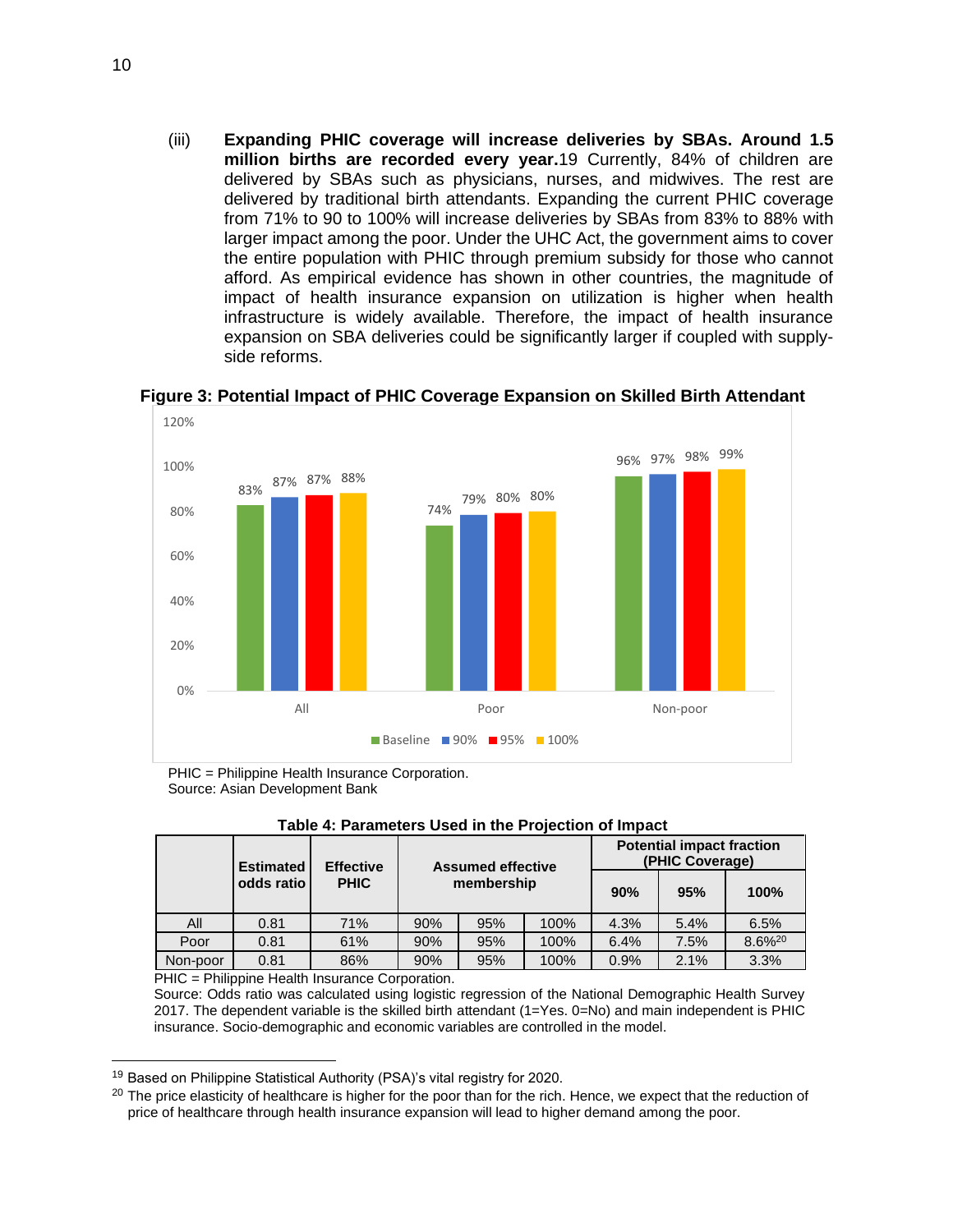26. The moderate increase of SBA rates will have tremendous impact on health outcomes, particularly in the reduction of neonatal mortality in the country. For example, a systematic review of evidence suggests that skilled birth attendants and facility-based delivery significantly reduces neonatal mortality by an odds ratio of 0.70.<sup>21</sup>

27. **Reduction of out-of-pocket health expenditure.** In addition to healthcare access, expansion of health insurance coverage and benefits will lead to lower OPE.<sup>22</sup> There are numerous empirical studies in systematic reviews that examine the impact health insurance on OPE. While health insurance significantly reduces OPE in general, the magnitude largely depends on the design and comprehensiveness of the benefit package. For instance, a study suggested that the People's Republic of China's health insurance system has been effective in lowering inpatient OPE, but OPE in general remains a challenge because of shallow outpatient or primary care coverage.<sup>23</sup> By contrast, another study found that the expansion of coverage in Thailand (which offered both inpatient and outpatient) was associated with reduced OPE and catastrophic expenditures by one-third.<sup>24</sup>

28. To illustrate the reduction of OPE because of health insurance expansion, a multiple regression model using the 2017 NDHS was conducted to determine the magnitude of impact of PHIC expansion on hospital spending among the poorest 40% in the country (i.e., mothers belonging to the bottom 40% of the wealth distribution).<sup>25</sup> Table 5 shows the marginal decline in inpatient OPE among the poor when health insurance expansion is implemented. While the analysis only examined OPE from hospital care, the expansion primary care/outpatient benefit in PHIC is expected to have a huge impact in the reduction of OPE. Currently, OPE is driven largely by outpatient (non-hospital spending) at 42%. This is because PHIC has a limited outpatient and/or primary care benefit package.

#### **Table 5: Impact of PHIC Expansion on Out-of-Pocket Among the Poor**

| €                                       |                    |                         |                         |  |  |  |  |
|-----------------------------------------|--------------------|-------------------------|-------------------------|--|--|--|--|
|                                         | <b>Average OPE</b> | Marginal effects on OPE | 95% Confidence Interval |  |  |  |  |
| Inpatient care (bottom<br>40% of women) | 9.900              | (4.574.7)               | (7,714.9) - 1,434.4     |  |  |  |  |
| $\cdots$ $\sim$                         |                    |                         |                         |  |  |  |  |

 $( )$  = negative, OPE = out-of-pocket expenditure.

Source: Analysis using the National Demographic and Health Survey 2017.

29. **Benefits from efficiency gains of integrated care and primacy care.** Empirical studies from different periods and settings have examined the impact of integrated care and primary care healthcare costs. The WHO released a document on the economic case of primary care.<sup>26</sup> Most studies examined cost savings or avoided cost, which were derived from reduced hospital and

<sup>&</sup>lt;sup>21</sup> G. Tura et al. 2013[. The effect of health facility delivery on neonatal mortality: systematic review and meta-analysis.](https://bmcpregnancychildbirth.biomedcentral.com/articles/10.1186/1471-2393-13-18) *BMC Pregnancy Childbirth 13*. 18 (2013).

<sup>22</sup> E. Spaan et al. 2012. [The impact of health insurance in Africa and Asia: a systematic](https://www.who.int/bulletin/volumes/90/9/12-102301.pdf) review. *Bull World Health Organ 2021*. Geneva: World Health Origanization.

<sup>&</sup>lt;sup>23</sup> A. Zhang, Z. Nikoloski, and E. Mossialos. 2017. Does health insurance reduce [out-of-pocket](https://pubmed.ncbi.nlm.nih.gov/28823943/) expenditure? [Heterogeneity](https://pubmed.ncbi.nlm.nih.gov/28823943/) among China's middle-aged and elderly. *Social Science & Medicine*. 190. 11-19. 10.1016/j.socscimed.2017.08.005.

<sup>&</sup>lt;sup>24</sup> S. Limwattananon et al. 2013. Universal coverage on a budget: impacts on health care utilization and out-of-pocket [expenditures in Thailand.](https://papers.tinbergen.nl/13067.pdf) *Tinbergen Institute Discussion Paper, TI 2013-067/V*. e

<sup>&</sup>lt;sup>25</sup> Wealth distribution is based on the wealth index in the NDHS developed by Philippine Statistical Authority.

<sup>26</sup> WHO. 2018. *Technical Series on Primary Health Care* – [Building the economic case for primary health](https://www.who.int/docs/default-source/primary-health-care-conference/phc---economic-case.pdf?sfvrsn=8d0105b8_2)  [care: a scoping review](https://www.who.int/docs/default-source/primary-health-care-conference/phc---economic-case.pdf?sfvrsn=8d0105b8_2). Geneva.